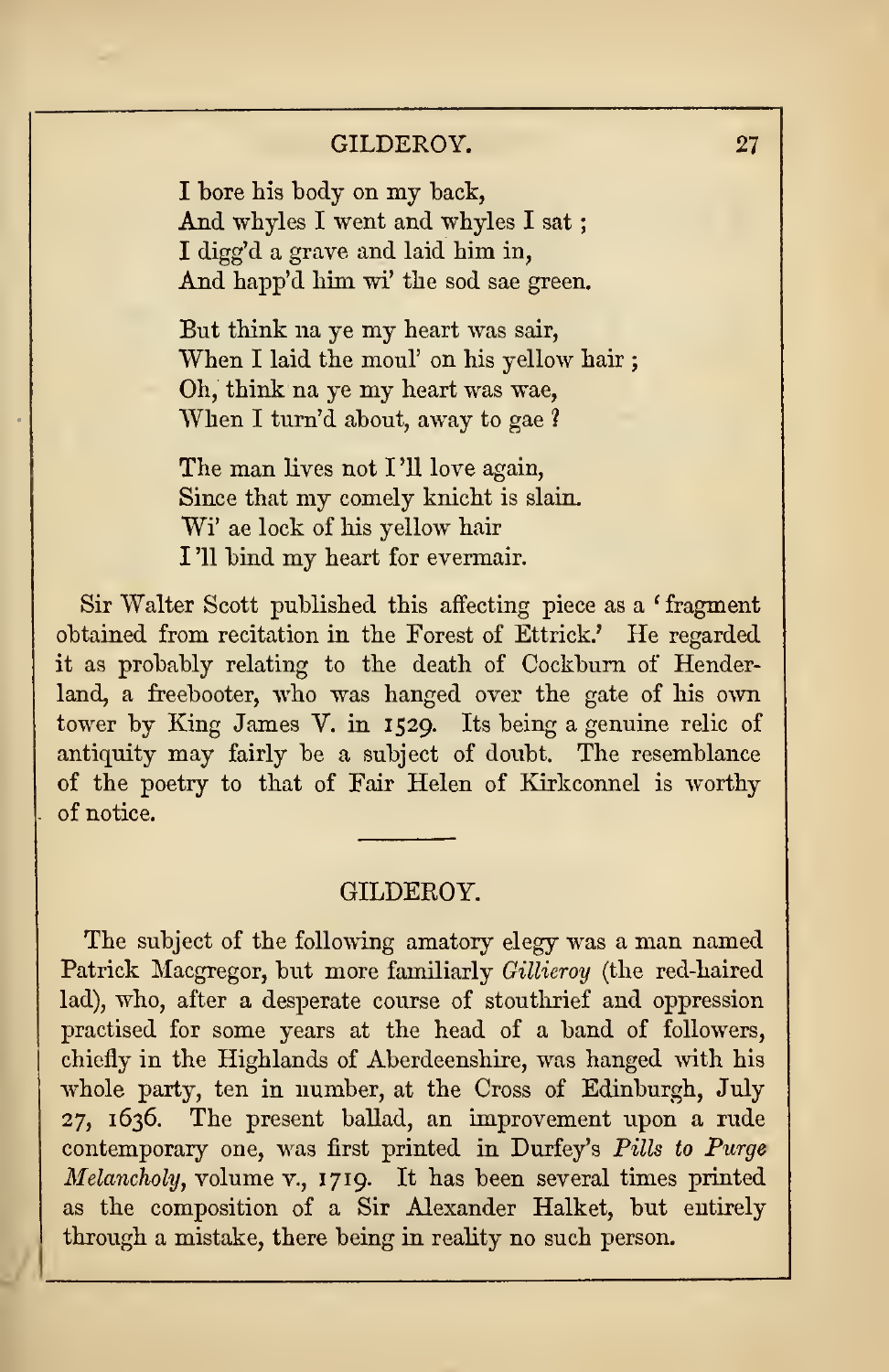

Had roses till his sboon ; His stockings were of silken soy, Wi' garters hanging down : It was, I ween, a comely sicht, To see sae trim a boy ; He was my joy and heart's delicht, My handsome Gilderoy.

Oh, sic twa charming een he had, <sup>A</sup> breath as sweet 's<sup>a</sup> rose ; He never wore a Highland plaid, But costly silken clothes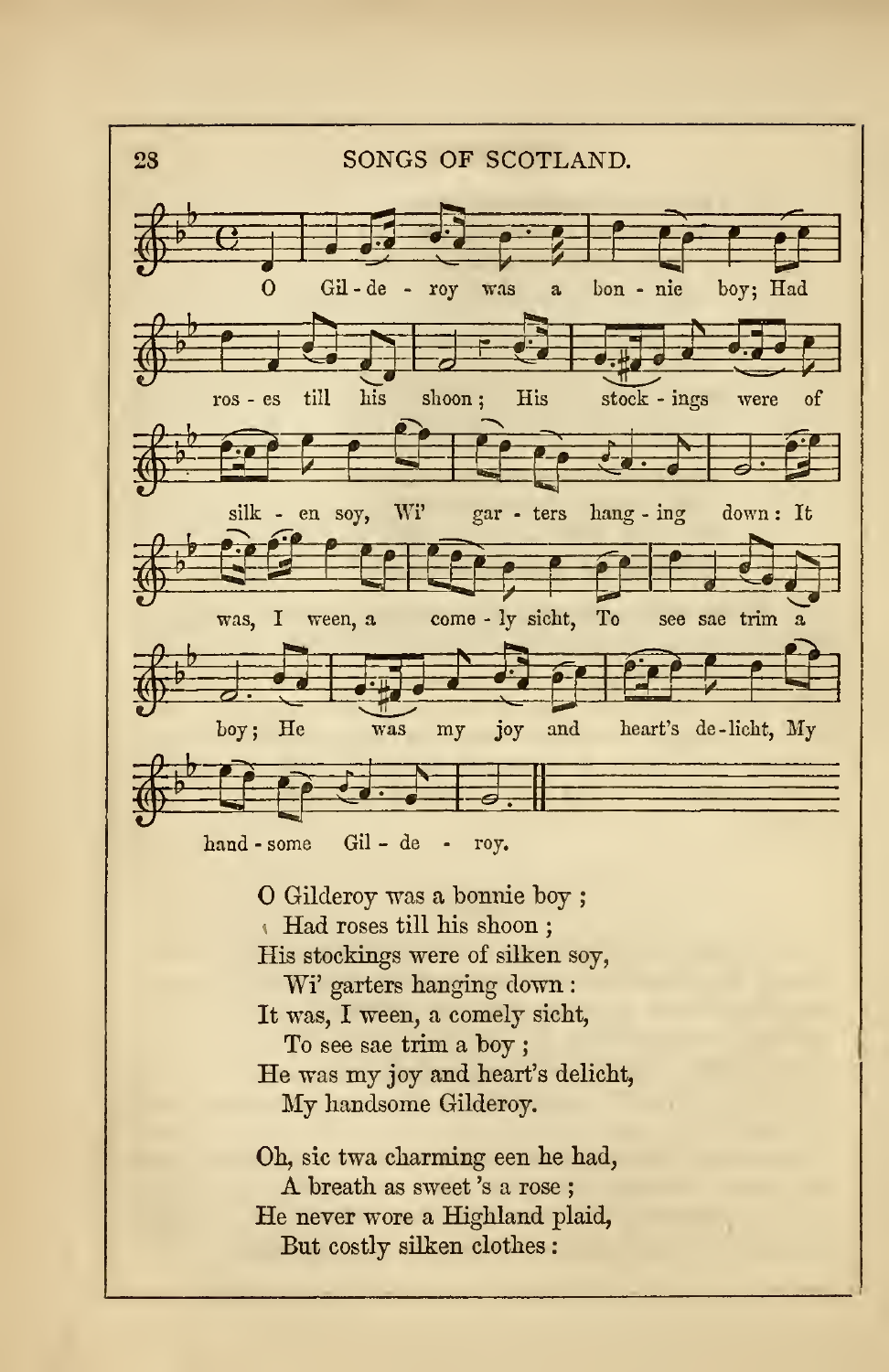# GILDEROY. 29

He gain'd the love o' ladies gay, Nane e'er to him was coy : Ah, wae is me ! I mourn the day, For my dear Gilderoy.

My Gilderoy and <sup>I</sup> were horn Baith in ae town thegither ; We scant were seven years before We 'gan to love each other. Our daddies and our mammies, they Were fill'd with meikle joy, To think upon the bridal-day 'Twixt me and Gilderoy.

For Gilderoy, that luve of mine, Gude faith, I freely bought A wedding-sark of Holland fine, Wi' silken flowers wrought; And he gied me a wedding-ring, Which I received with joy: Nae lad nor lassie e'er could sing Like me and Gilderoy.

Wi' meikle joy we spent our prime Till we were baith sixteen ; And aft we pass'd the langsome time Amang the leaves sae green: Aft on the banks we 'd sit us there, And sweetly kiss and toy Wi' garlands gay wad deck my hair, My handsome Gilderoy.

Oh, that he still had been content Wi' me to lead his life ! But, ah, his manfu' heart was bent To stir in feats of strife ;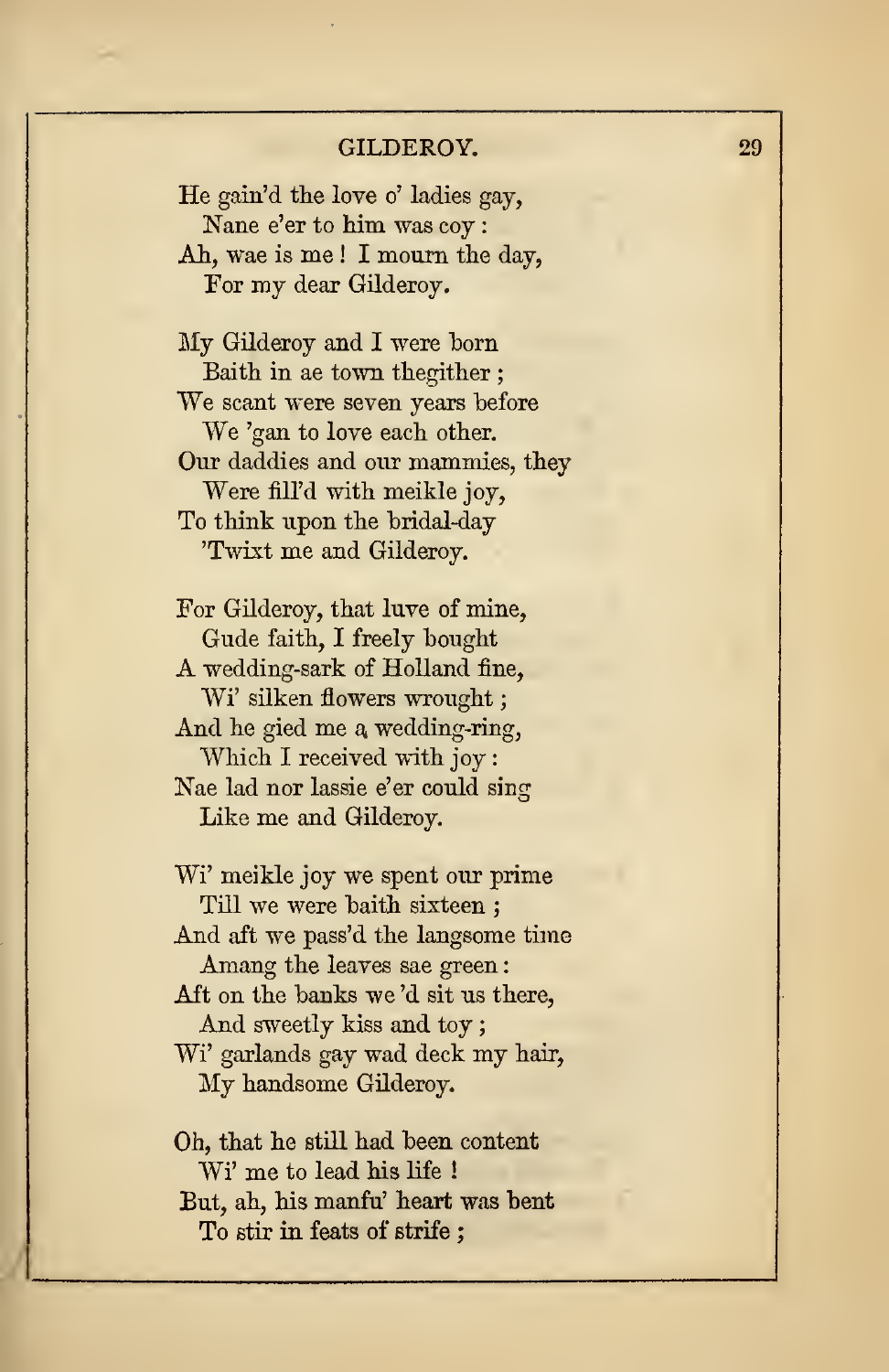### 30 SONGS OF SCOTLAND.

And he in many a venturous deed, His courage bauld wad try, And now this gars my heart to bleed For my dear Gilderoy. And when of me his leave he took, The tears they wat mine e'e ; I gave him a love-parting look, My benison gang wi' thee ! God-speed thee weel, mine ain dear heart, For gane is all my joy ; My heart is rent, sith we maun part, My handsome Gilderoy. My Gilderoy, baith far and near, Was fear'd in ilka toun, And bauldly bare away the gear Of mony a Lawland loun : Nane e'er durst meet him hand to hand, He was sae brave a boy At length wi' numbers he was ta'en, My handsome Gilderoy The Queen of Scots possessit nocht, That my luve let me want; For cow and ewe he to me brocht, And e'en when they were scant: All those did honestly possess, He never did annoy, Who never fail'd to pay their cess To my love Gilderoy. Wae worth the loun that made the laws To hang a man for gear ! To reave of life for ox or ass, For sheep, or horse, or mear !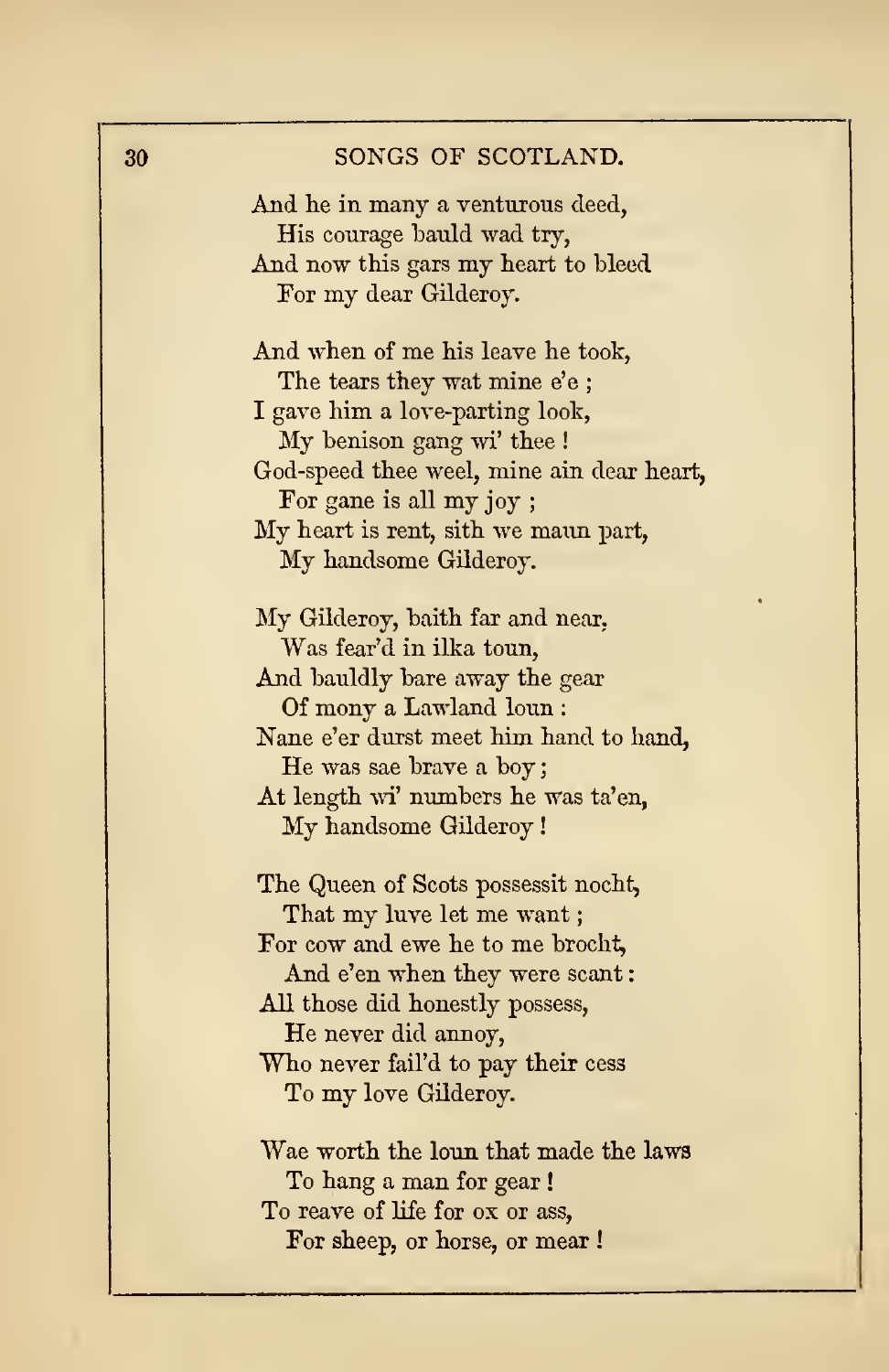| GILDEROY.                                              | 31 |
|--------------------------------------------------------|----|
| Had not their laws been made so strict,                |    |
| I ne'er had lost my joy;                               |    |
| Wi' sorrow ne'er had wat my cheik                      |    |
| For my dear Gilderoy.                                  |    |
| Gif Gilderoy had done amiss,                           |    |
| He micht have banish'd been:                           |    |
| Ah, what sair cruelty is this,                         |    |
| To hang sic handsome men !                             |    |
| To hang the flower o' Scottish land,                   |    |
| Sae sweit and fair a boy!                              |    |
| Nae lady had sae white a hand                          |    |
| As thee, my Gilderoy!                                  |    |
| Of Gilderoy sae fear'd they were,                      |    |
| They bound him meikle strong;                          |    |
| Till Edinburgh they led him there,                     |    |
| And on a gallows hung:                                 |    |
| They hung him high abune the rest,                     |    |
| He was sae trim a boy;                                 |    |
| There died the youth whom I loo'd best,                |    |
| My handsome Gilderoy.                                  |    |
| Thus having yielded up his breath,                     |    |
| I bare his corpse away ;                               |    |
| Wi' tears that trickled for his death,                 |    |
| I wash'd his comely clay;                              |    |
| And sicker in a grave sae deep                         |    |
| I laid the dear-loo'd boy;                             |    |
| And now for ever maun I weep                           |    |
| My winsome Gilderoy.                                   |    |
| The old <i>broadside</i> version of Gilderoy ran thus: |    |
| My love he was as brave a man                          |    |
| As ever Scotland bred;                                 |    |
| Descended from a Highland clan.                        |    |
| A kateran to his trade.                                |    |